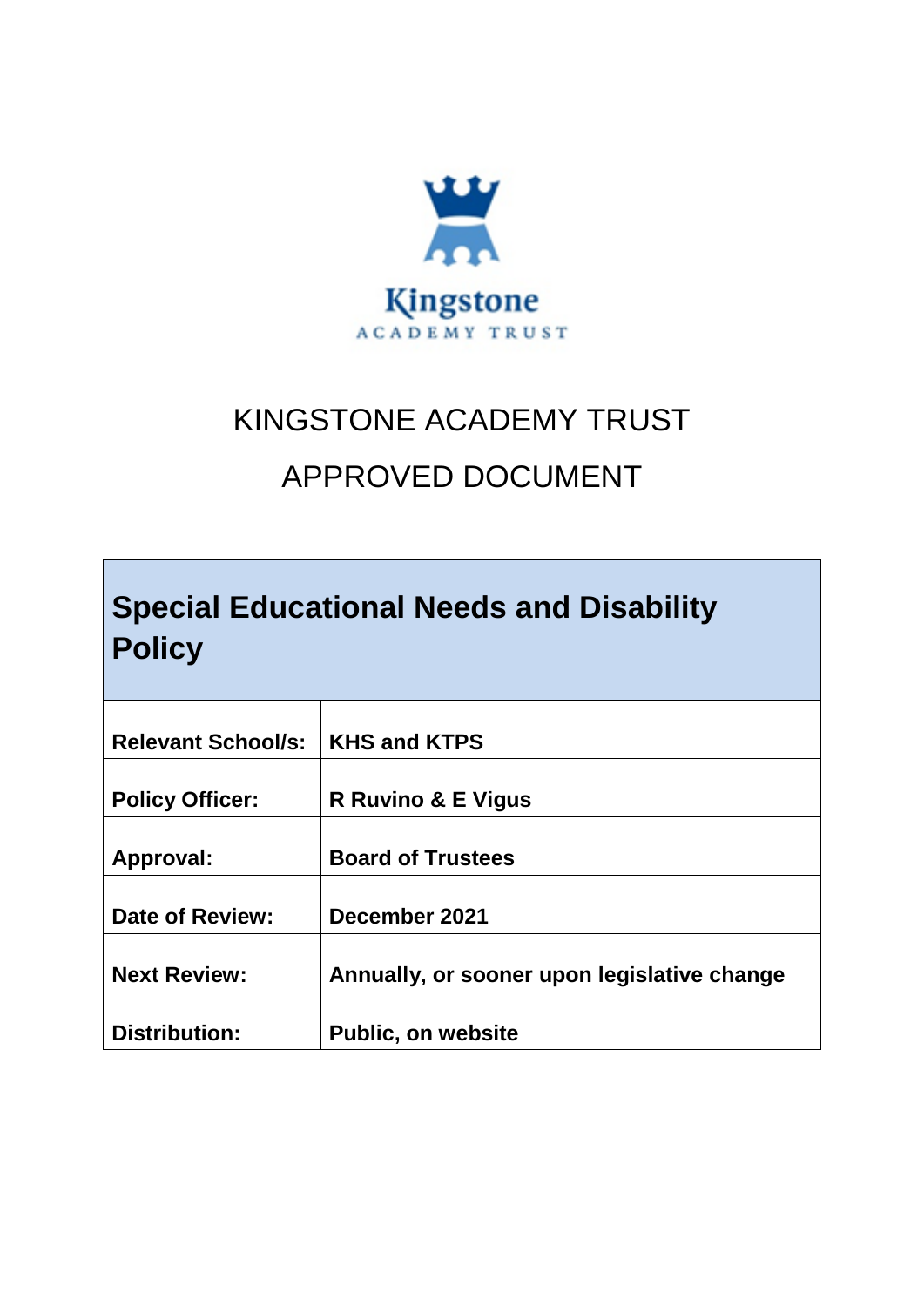

# Special Educational Needs & Disability Policy

*Kingstone Academy Trust seeks to ensure that all pupils have access to a broad and balanced curriculum, with teaching and learning strategies that maximise achievement and prevent failure by removing barriers to learning and providing access to a wide* 

*range of learning challenges.*

- **David Bennett** Executive Headteacher.
- **Della Pascoe**  Deputy Headteacher, Inclusion Manager (incorporating the SENDco role) Primary School
- **Rebekah Ruvino** Assistant Headteacher, SENDCo Secondary school
- **Elissa Vigus** Head of Primary
- **Lee Butler**  Head of Secondary
- **Debbie Carletti, Fiona Harry, Kym Symons, Brenda Roberts** HLTAs Secondary school
- **Maria Webb, Trevor Bufton, Kerry Mole –** SEND TA Secondary School
- **Tracey Watkins** SEND Administrator
- **James Hanks** –SEND Trustee

#### **1. Introduction and Context**

#### **This Policy is STATUTORY**

Kingstone Academy Trust treats all pupils as individuals; we therefore refer to all pupils who may need (educational) provision which is additional to or alternative to their normal timetable, as being a pupil with Additional Needs.

The Trustees and staff of Kingstone Academy Trust realise the importance of identifying and supporting those pupils who have Additional Needs and ensuring they are given equal opportunities with their peers to fulfil their academic and personal potential and are helped to feel worthy and important members of the Academy community.

#### **2. Definition**

This policy was written in line with the Equality Act 2010 and the SEN Code of Practice 2015; and with regard to the DfES Disability Code of Practice for Schools and to the three principles of inclusion outlined in the National Inclusion Statement. These principals are to set suitable learning challenges, respond to pupils' diverse learning needs and to overcome potential barriers to learning and assessment for individuals and groups of pupils.

#### **Definitions of Special Educational Needs & Disability (SEN)**

A child or young person has SEND if they have a learning difficulty or disability which calls for special educational provision to be made for them. A child of compulsory school age or a young person has a learning difficulty or disability if they: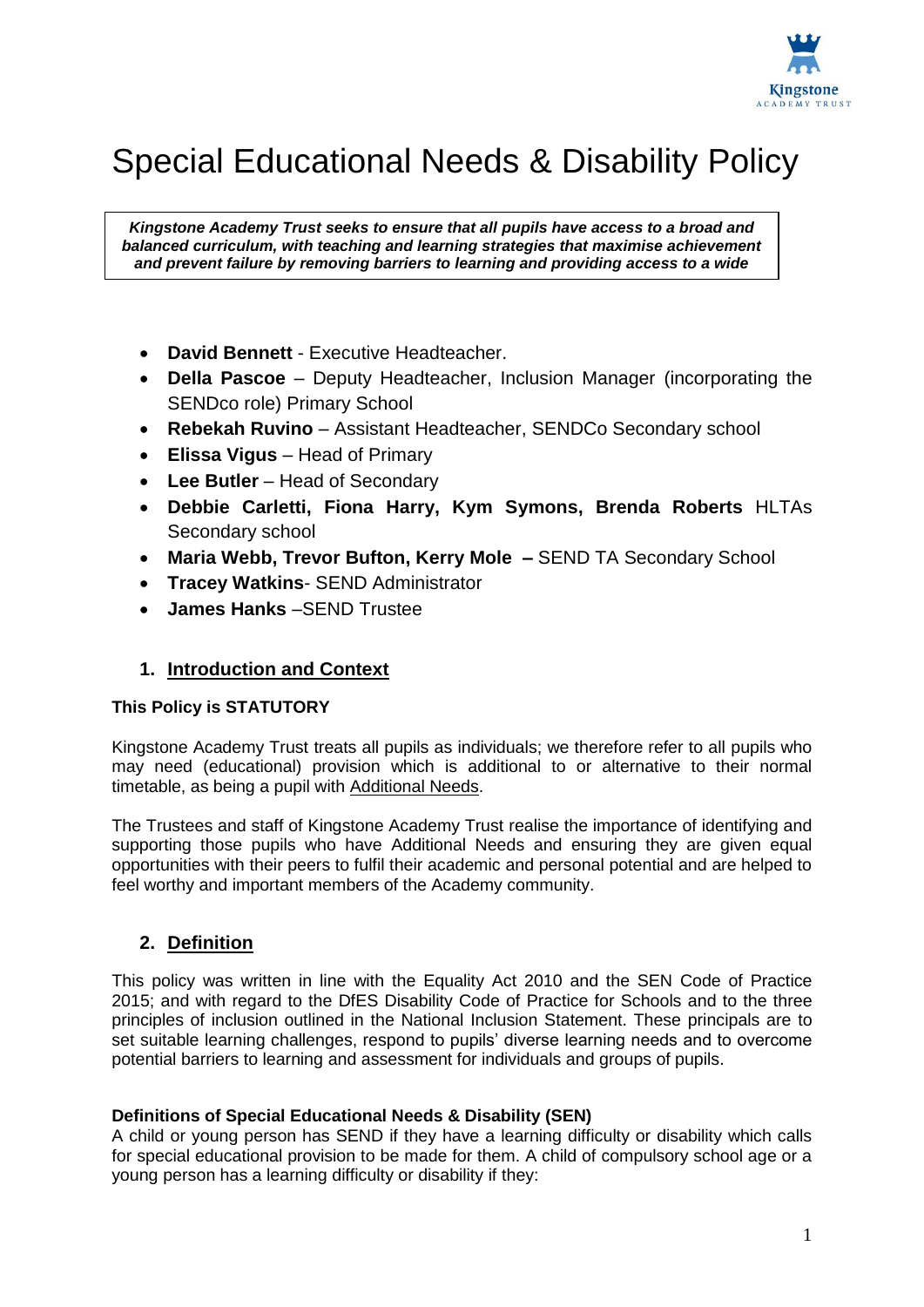

(a) have a significantly greater difficulty in learning than the majority of others of the same age; or

b) have a disability which prevents or hinders them from making use of educational facilities of a kind generally provided for others of the same age in mainstream schools or mainstream post-16 institutions.

A child under compulsory school age has special educational needs if they fall within the definition at (a) or (b) above or would so do if special educational provision was not made for them (Clause 20 Children and Families Bill).

#### *SEN Policy 2015.*

Pupils have special educational needs if they have a **learning difficulty**, **which calls for**  *special education provision* **to be made for them.**

Pupils have a **learning difficulty** if they:

- Have a significantly greater difficulty in learning than the majority of the children of the same age,
- Have a disability\* which prevents or hinders them from making use of educational facilities of a kind provided for children of the same age in schools within the area of the local education authority
- Are under compulsory school age and fall within the definition above or would do so if special educational provision was not made for them.

#### *\*"A person has a disability if he or she has a physical or mental impairment that has a substantial and long term adverse effect on his or her ability carry out normal day to day activities. Most disabled children will also have Special Educational Needs although a minority will not". (Disability Discrimination Act 1995).*

We are aware that slower progress and lower attainment do not necessarily mean that a child has SEN. We also look for pupils who may achieve in line with expectations for their age but who could have SEN. Many factors may have an impact on a pupil's ability to learn but do not necessarily constitute SEN. These include disability\**,* attendance at school, health, English as an additional language, being a looked after child, being in receipt of pupil premium or being the child of service personnel.

Where unacceptable or unusual behaviour is a concern we will investigate the underlying causes of the child's actions to discover the reason for their actions. Behaviour is not a need but a likely response to a need.

Pupils must not be regarded as having a learning disability solely because the language or form of language of their home is different from the language in which they will be taught.

# **3. Aims**

#### **Kingstone Academy Trust will:**

- Identify, maintain and monitor a register of pupils' special educational needs. All names are collated into the AND Register.
- Engage and work with parents to ensure the best outcomes for pupils
- Review and respond to the needs of pupils with disabilities.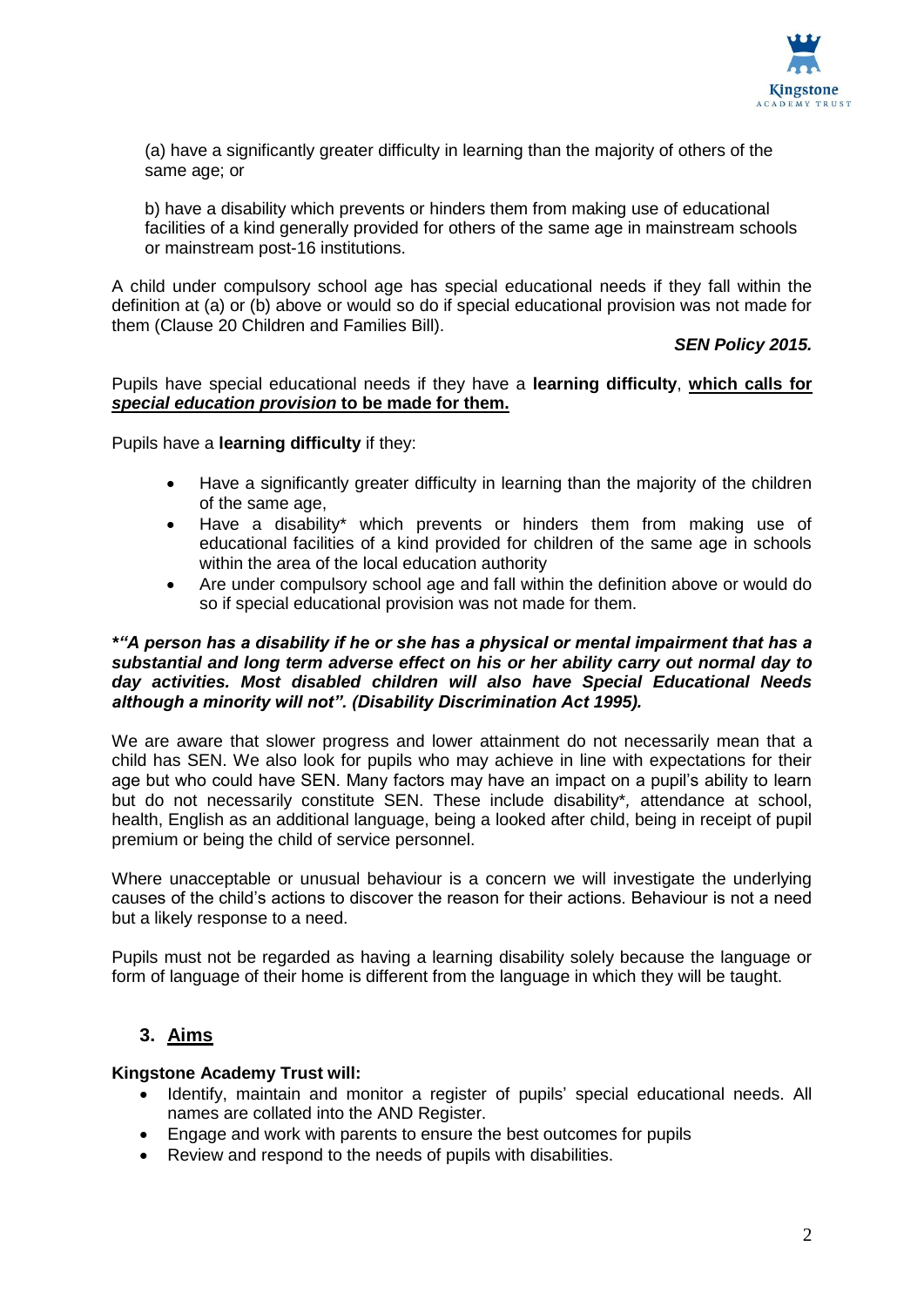

- Work to ensure smooth transfer from the Primary to the Secondary environment and then onwards to post 16 provisions.
- Ensure the smooth transition/return to school of a student following a TBI/ABI and will continue to monitor their welfare from this date.

#### **3.1 The AND Register**

Kingstone Academy Trust seeks to provide appropriate support to all pupils within class. If a pupil is identified as having an additional need he/she will be placed on the Additional Needs (AND) Register under a single school-based category for children who need extra specialist support. This replaces the previously used graduated approach of School action ScA, School Action ScA+.

Special educational needs and provision can be considered as falling under four broad areas:

- Communication and interaction
- Cognition and learning
- Social, mental and emotional health
- Sensory and/or physical

All members of staff have access to a copy of the AND register, which is amended as new information is received. A printed copy is displayed in the Staffroom, with individual amendments made as and when new information is received e.g. an accident/illness has occurred which significantly impacts upon a student's wellbeing. A live document is found in the common staff AND folder.

#### **3.2 Interventions**

The SENDCo and the pupil's subject teachers, in discussion with the child's parents, will decide on the action needed to help the pupil to progress in the light of their earlier assessment. Pupils' needs can be met on a short-term or long-term basis, depending on the level of and nature of need. We aim to match additional educational provision to individual pupil needs so each pupil can learn and progress. The HUB offers a number of interventions for pupils in the following areas:

- To provide different learning materials or special equipment.
- To introduce some group or individual support.
- To devote adult time to devising the nature of the planned intervention and to monitoring its effectiveness.
- To undertake staff development and training, including e-learning aimed at introducing more effective strategies. Access to LA support services for one-off occasional advice on strategies or equipment or for staff training.
- To provide effective intervention without the need for regular or ongoing input from external agencies.

These interventions may take place within lessons or on occasions after school.

For a few pupils, if the help given through school intervention is not sufficient to enable the pupil to make adequate progress, it may be considered necessary for the school to consider making an application for additional funding from the LA in the form of an Education and Health Care Plan (EHCP, replaced the statement).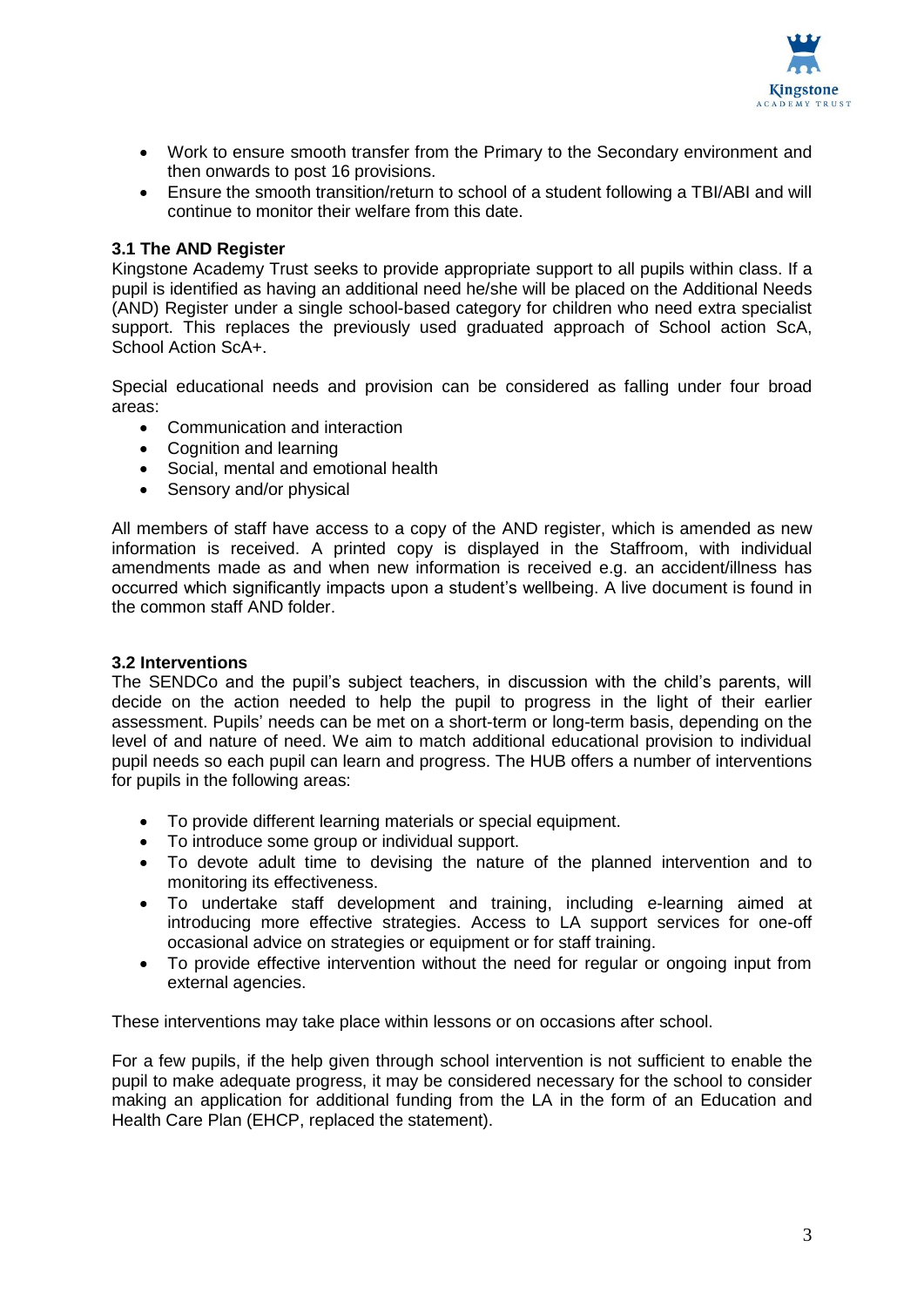

#### **3.3 Other Agencies**

Kingstone Academy Trust will work closely with outside agencies. When possible we invite members of these agencies to support our training. Whose input we value, advises and makes recommendations on:

- SEND pupils
- Pastoral Support Plans
- PEPs in place for Looked After Children
- Access arrangements for examinations
- Completing and reviewing 'EHCP' pupils
- Input into training for Teaching Staff and Higher Level Teaching Assistants.

#### **3.4 Access for Pupils with Disabilities**

The Accessibility Policy and Associated Accessibility Plan is in line with the terms of the Equality Act and aims to provide access for pupils with disabilities both in the school buildings and to the curriculum.

- We aim to remove the barriers to learning which any disability may result in, to allow the pupil full access as much as possible to the curriculum and to enable them to achieve their potential.
- We will not treat disabled pupils less favourably.
- We take steps to avoid putting disabled pupils at a substantial disadvantage.
- Where appropriate, we liaise with and support teachers through advice, for example regarding differentiation and multi sensory approaches.
- The Trustees have reviewed arrangements for pupil with disabilities and the Accessibility Plan and access has been modified to suit.

# **4. Actions and Responsibilities**

#### **4.1** *The Executive Headteacher will:*

• The 'responsible person' in Kingstone Academy Trust is the Executive Head teacher who establishes the appropriate staffing and funding arrangements for SEND provision.

#### **4.2 The** *Board of Trustees* **will:**

- Have due regard to the SEN Code of Practice and the Equality Act 2010 when carrying out its duties toward all pupils with special educational needs.
- Do its best to secure the necessary provision for any pupil identified as having special educational needs.
- Ensure that all staff are aware of the importance of providing for these children.
- Consult the SLA provider and other schools, when appropriate, and report annually to parents on the success of the school's policy for children with special educational needs.
- Ensure that parents are notified of any decision by the school that SEND provision is to be made for their child.
- Identify a governor to have specific oversight of the Kingstone Academy Trust's provision for pupils with special educational needs and to oversee the implementation of this policy. The SEND Trustees will ensure that all Trustees are aware of the school's SEND provision, including the deployment of funding, equipment and personnel.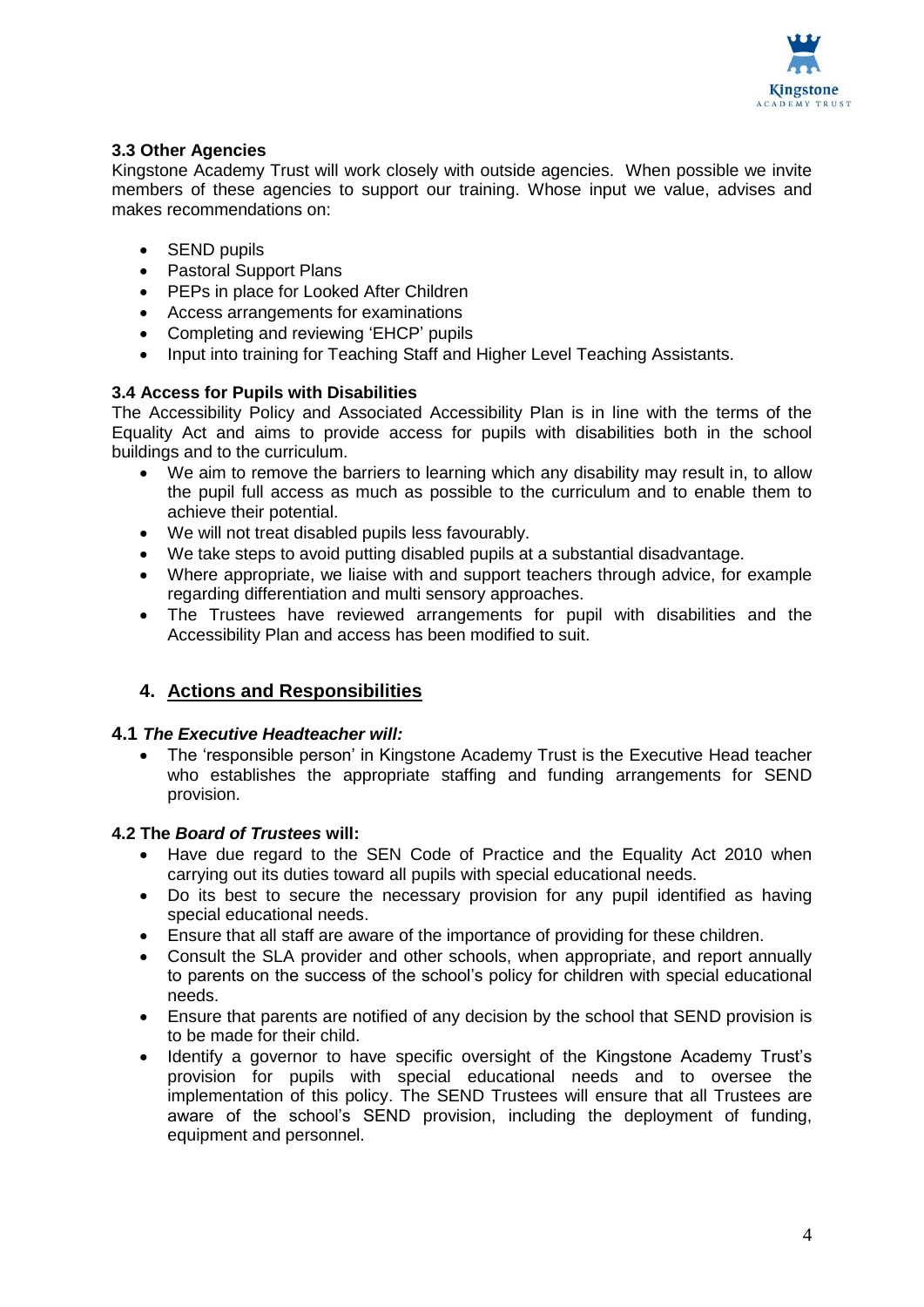

#### **4.3** *The SENDCos are responsible for***:**

- Using baseline data to identify and monitor all students with SEND.
- Informing teaching staff of students SEN and the provision needed.
- Maintaining the school provision map.
- Ensuring the correct provision is in place for all students with SEND.
- Monitoring, evaluating and reviewing the curriculum that is in place for all students with SEND.
- Ensuring that access arrangements are in place, when required, for external examinations.
- Coordinating smooth transition from primary feeder schools, and to higher education establishments.
- Coordinating smooth transition for pupils with TBI/ABI from hospital back into mainstream education.
- Conducting Annual Reviews and monitoring the progress of Statemented students and the process of transferring Statements over to Education Health Care plans.
- Liaising with parents of pupils with SEND.
- Leading the HLTA team which provides interventions and overseeing the smooth running of the HUB (Secondary School).

#### **4.4** *Teaching staff* **will:**

- Set high expectations and provide opportunities for all pupils to achieve, whatever their prior attainment. To use appropriate assessment to set targets which are ambitious.
- Lessons/schemes of work are planned accordingly to provide 'quality first teaching' to remove barriers to learning, which is relevant for all abilities through differentiation.
- Attend to social and emotional needs as well as academic needs of the pupils in their class.
- Refer pupils who are having difficulty to the SEND team.
- Contribute to the Annual review of Statemented students or those with Educational Health Care Plans.

#### **4.5** *The Additional Needs Department* **will:**

- Support pupils individually or in groups.
- Assess record and review the effectiveness of delivered interventions.
- Work with all staff to develop a range of learning styles and support strategies to remove barriers to learning.
- Seek parental permission before referring their child to others for support.
- Help parents to understand the purpose of any intervention or programme of action.

#### **5. Review and Monitoring**

#### **Kingstone Academy Trust will evaluate the SEND Policy by:**

- Analysis of pupil tracking data and test results for individual pupils and for cohorts;
- Progress for pupils on the AND register;
- Monitoring of procedures and practice by the SEND governor;
- The school prospectus, which contains the required information about the implementation and success of the SEND policy;
- The school improvement plan, which is used for planning and monitoring provision in the school;
- Visits from LA personnel and Ofsted Inspection arrangements;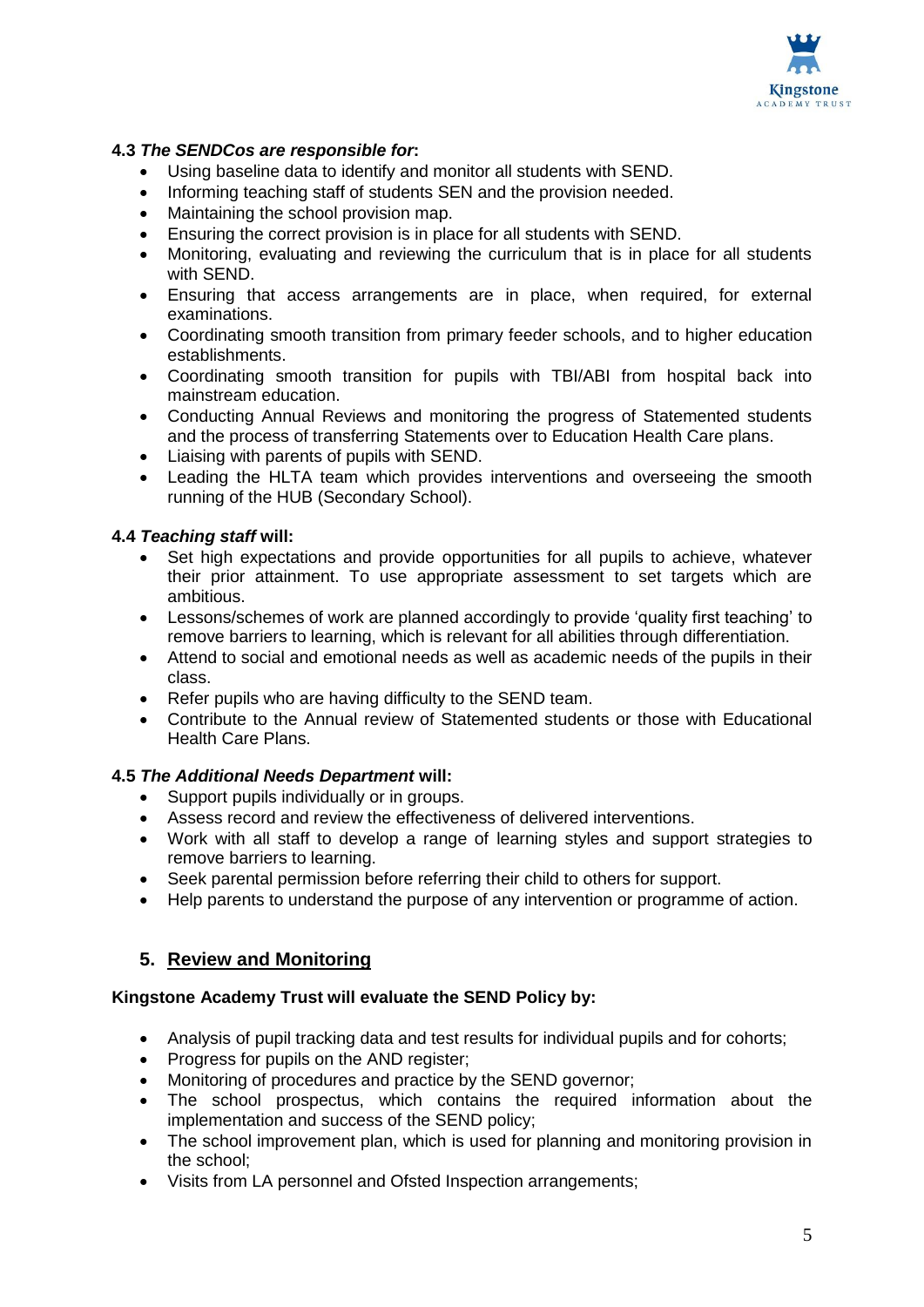

 Feedback from parents and staff, both formal and informal, following meetings to produce IEPs and targets, revise provision and celebrate success.

#### **5.1 The SENDCO will:**

- Report to the Board of Trustees on an annual basis. This report will provide a summary of the progress of SEND pupils in the previous 12 months. This policy document will form the basis of the discussion around that progress.
- Monitor classroom practice by use of Learning walks (conducted by the SENDCo and relevant staff members)

#### **6. Notes to the Policy**

Appendix 1 The Graduated Response

- Appendix 2 School Specific Policy Kingstone High School
- Appendix 2a Examination Access Arrangements Policy
- Appendix 3 School Specific Policy Kingstone & Thruxton Primary School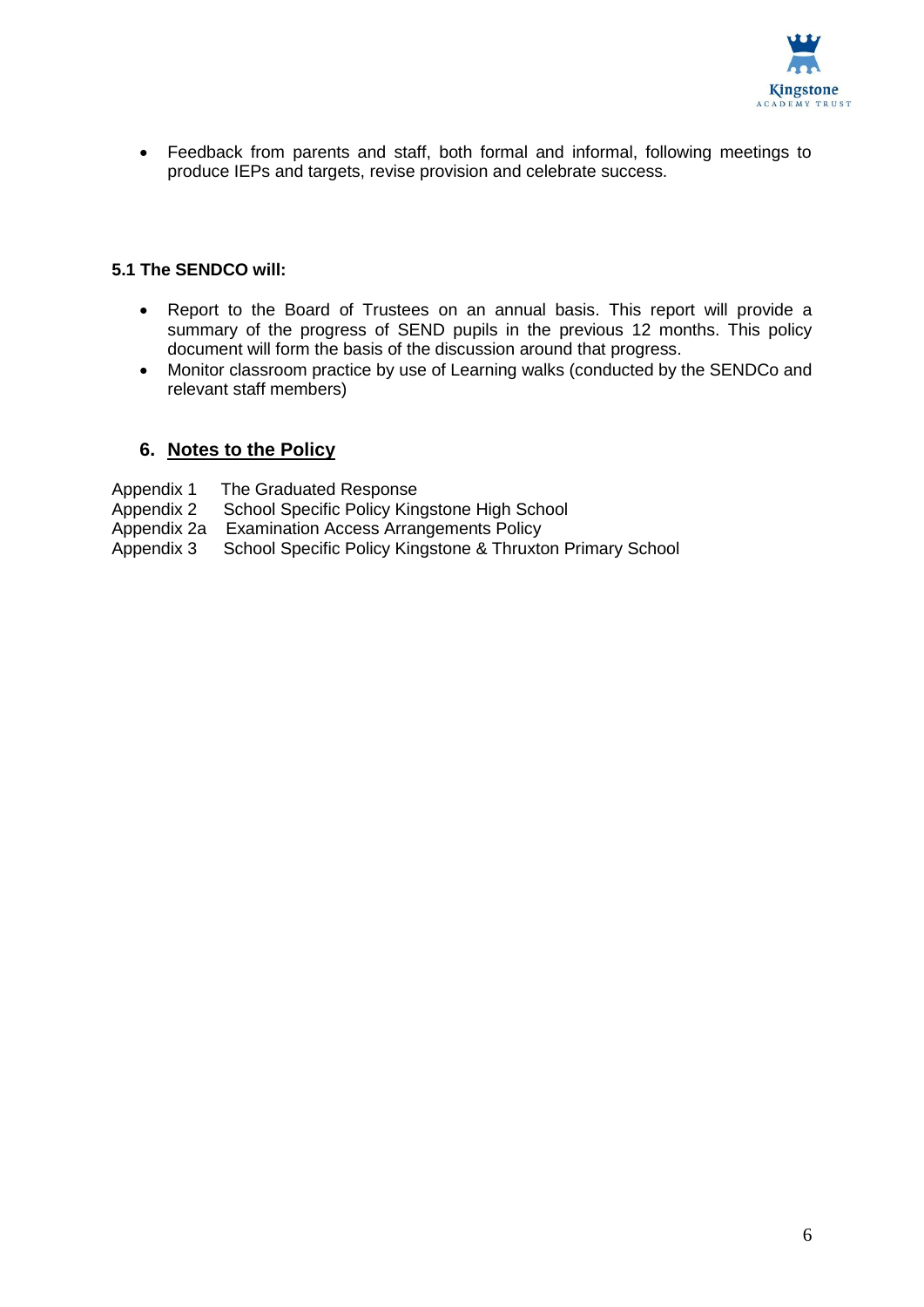

# **Appendix 1 The Graduated Response**

#### **Stage 1**

The triggers for intervention at this stage could be the teachers' or others' concern, backed up by evidence about a pupil who, despite receiving differentiated learning opportunities:

- Makes less than expected progress even when teaching approaches are targeted particularly in an identified area of weakness.
- Shows signs of difficulty in developing literacy or numeracy skills that result in poor attainment in some curriculum areas.
- Presents persistent emotional and/or behaviour difficulties which are not improved by the behaviour management techniques usually employed by the school.
- Has sensory or physical problems and continues to make little progress despite the provision of specialist equipment.
- Has communication and/or interaction difficulties and on continues to make little or no progress despite the provision of a differentiated curriculum.

#### **Stage 1- Response**

- The SENDCo will consider the nature of the concern, collect information, including medical notes on admittance form, involve parents, seek additional help from outside agencies if required and decide on the action needed to support that pupil. This action will be monitored and subsequently reviewed.
- Pupils maybe placed on the AND Register and will be offered extra support for his/her particular need.
- All staff will be aware of the pupil's needs and support strategies through the AND Register.
- Pupils will receive support through 'quality first teaching', with appropriate differentiation, and if appropriate additional targeted small group support. Their support will be tracked by provision mapping.

#### **Stage 2:**

The triggers could be that, despite receiving an individualised programme and/concentrated support under Stage 1, the pupil:

- Continues to make less than expected progress in specific areas over a sustained period.
- Continues working at NC levels substantially below that expected of pupils of a similar age.
- Continues to have difficulty in developing literacy and numeracy skills
- Has social, mental and emotional difficulties that substantially and regularly interfere with their own learning or that of the class group, despite having individualised intervention programme.
- Has sensory or physical needs and requires additional specialist equipment or regular advice or visits by a specialist service.
- Has on-going communication or interaction difficulties that impede the development of social relationships and cause substantial barriers to learning.

#### **Stage 2- Response**

Assessments and guidance sourced externally such as the Educational Psychologist, could if deemed necessary, advise curriculum areas and pastoral staff on new strategies, provide more specialist assessments, or give advice on the use of new strategies or materials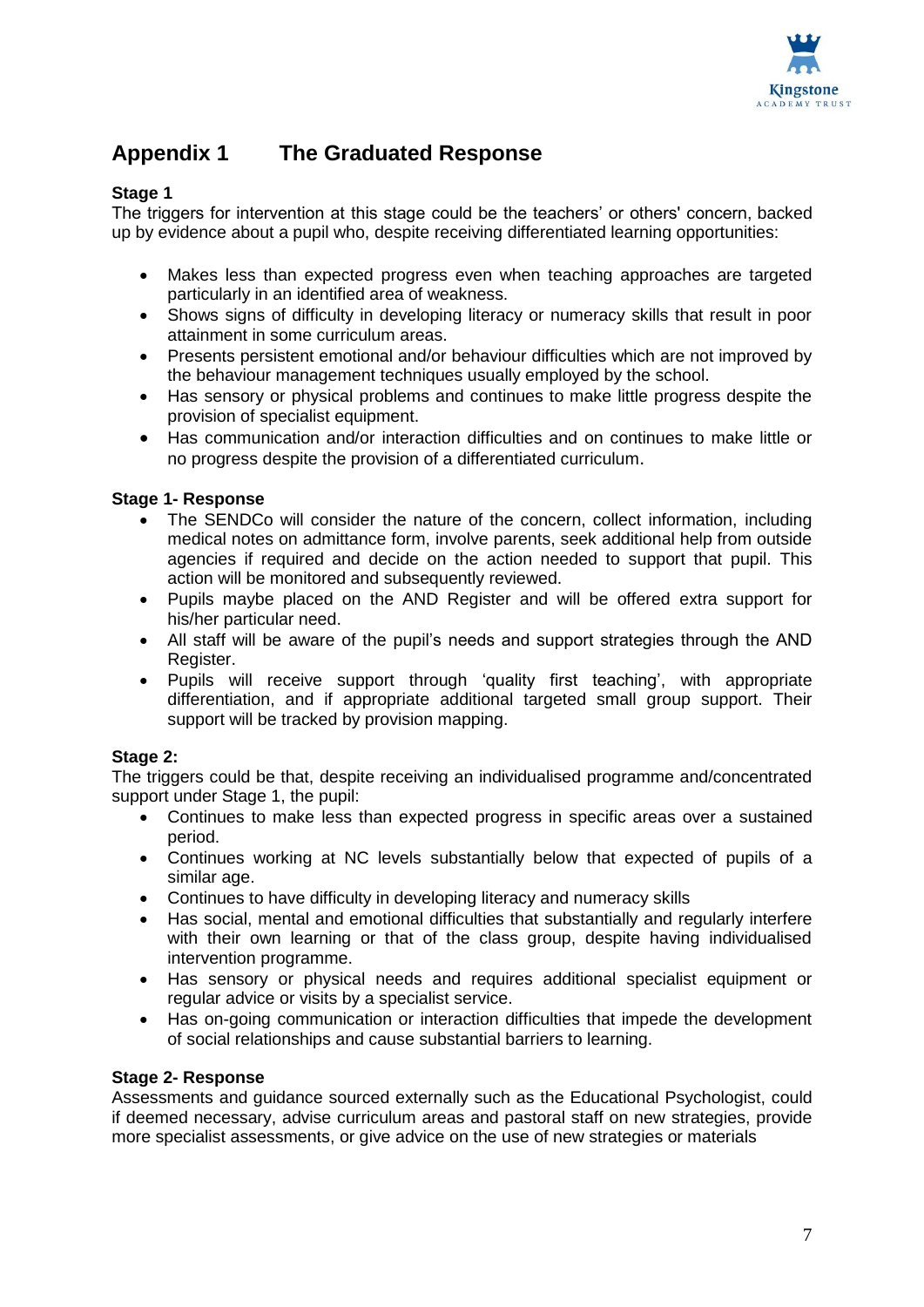

#### **Stage 3 – Education, Health and Care Plan (EHCP)**

New guidelines from September 2014; Under the new rules, SEND statements will be replaced with education, health and care (EHC) plans taking children and young people up to the age of 25. From September 2014, new assessments of SEND will follow the new rules, and support will be provided through an EHC plan.

For a very few pupils the help given by schools through support from outside agencies may not be sufficient to enable the pupil to make adequate progress. It will then be necessary for the school in consultation with the parents and external agencies already involved, to consider whether to initiate an Education, Health and Care Plan (EHC) is the appropriate pathway.

Where a request is made, the pupil will have demonstrated significant cause for concern. The LA will seek advice from the school that any action implemented for the pupil has continued for a reasonable period of time without success and that alternatives have been tried.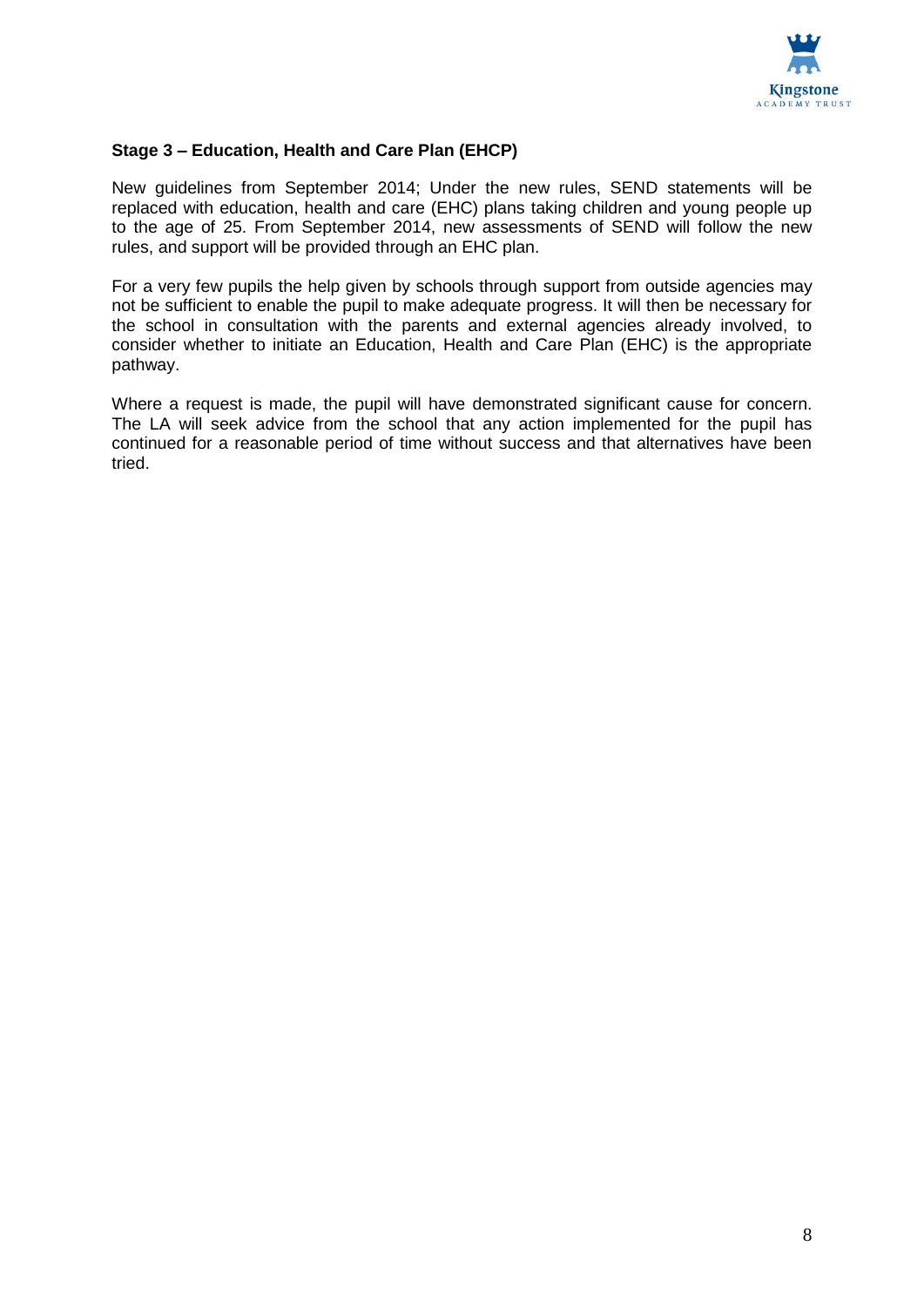

# **Appendix 2 School Specific Policy Kingstone High School**

#### **At Kingstone High School we aim to respond to pupils' diverse needs by:**

Setting high expectations and providing opportunities for all pupils to achieve. We support all teachers by offering resources, either in the form of training needs or materials, which will help them utilise different teaching styles to remove barriers to learning, so that all pupils can fully access lessons.

The Additional Needs Department has two areas of focus – social, emotional and mental support and also academic support. This support is provided through the staff in the HUB.

All AND staff are involved in monitoring pupils on the Register through regular one-to-one, group work and reviews where parents can attend. Both AND staff, HLTAs, Pastoral leaders and class teachers are involved with Annual Reviews.

Heads of Faculty are responsible for ensuring funds are used in an equitable way to support the learning of all pupils within their subject areas.

#### **1.1 The Additional Needs Department (AND)**

- The ethos of the AND is one of empathy, understanding, and encouragement and to raise pupil's self-esteem. Our aim is to encourage pupils to gain confidence and to believe in themselves.
- The AND supports all staff in developing different learning styles training sessions focus on multi-sensory approaches to teaching and learning.
- We are aware that pupils must be given the chance to demonstrate their competence and attainment through appropriate means. The AND helps to provide equipment and support for pupils with communication, language and literacy difficulties.
- HLTA's are encouraged to assess pupils understanding, to ensure that they are able to access the curriculum and are making suitable progress.

At Kingstone High School, the AND will work with all staff to encourage and promote an emotionally literate approach to pupils which will;

- **a)** Create an effective, warm and safe learning environment.
- **b)** Use empathy and understanding to motivate and interest pupils to maximise their learning.
- **c)** Use teaching approaches which remove barriers to learning to provide equality of opportunity for all.
- **d)** Use assessments that are appropriate to pupils with additional needs.
- **e)** Encourage pupils to participate fully in classroom discussions, oral questioning including discussing each other's work (unless deemed inappropriate)

#### **1.2 Overcoming Potential Barriers to Learning /Assessment**

The systems which have been put into place include:

HLTA support for EHCP (formally statemented) pupils for all agreed subjects.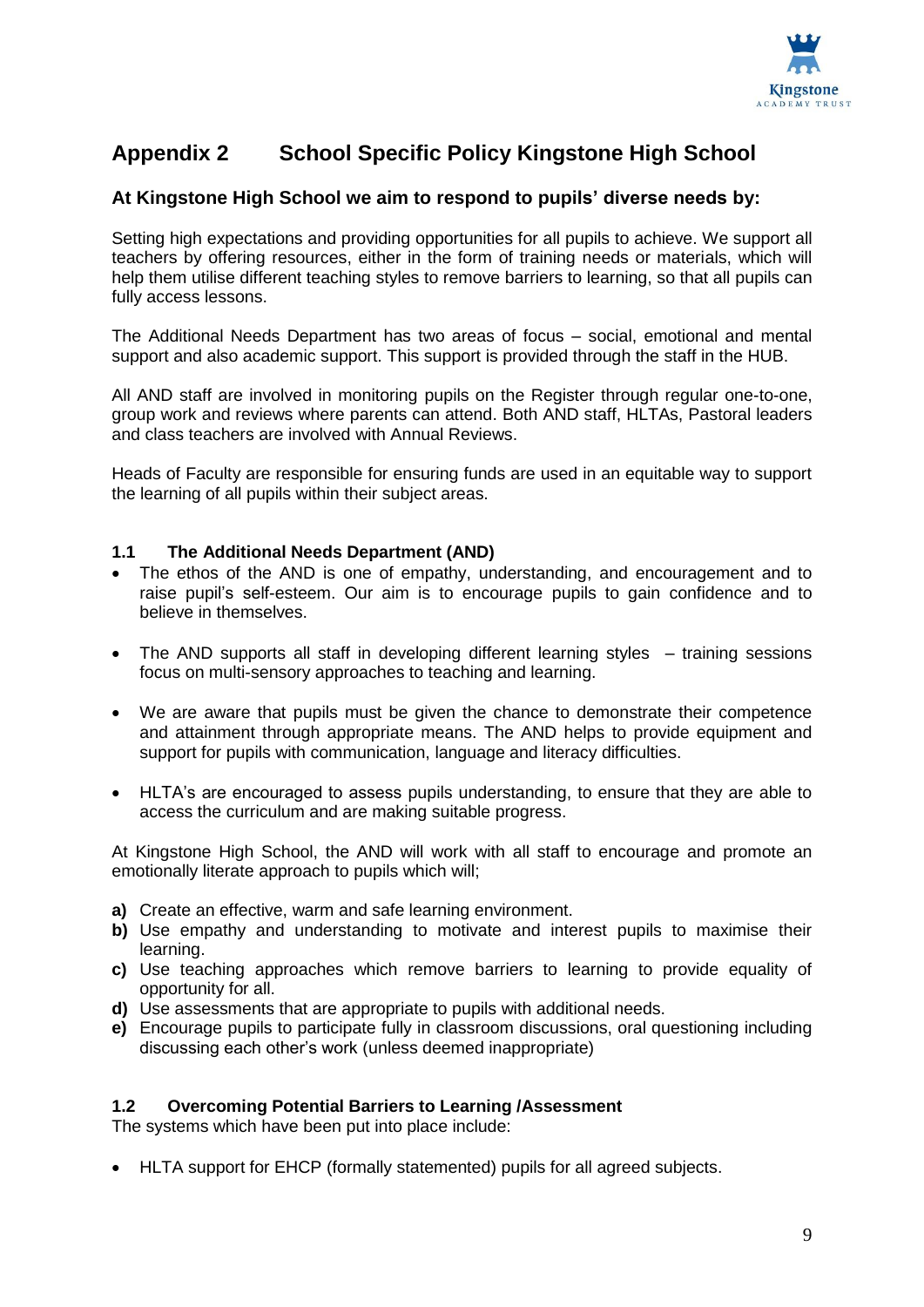

- One to one HLTA support and withdrawal from lesson where appropriate.
- Literacy support group (spelling, reading, writing and thinking skills).
- Numeracy support group.
- Emotional literacy, anger management and conversation groups.
- Pastoral Support Plans (PSP's), flexible to meet the needs of the individual at risk of exclusion. These pupils often take part or support the above activities.
- Support with coursework and revision at KS4
- Homework club held every Tuesday and Wednesday in the HUB.
- For pupils with physical disabilities, (e.g. cerebral palsy), we ensure they are supported by a HLTA or appropriate equipment.
- Appropriate training: the HLTA's are fully aware of the need to help individual pupils to manage their emotions, and how stress and anxiety can be major barriers to learning.
- Pupils are observed by HLTA's and any difficulties or areas of concern are reported back to the AND.

#### **1.3 Transfer Arrangements**

The AND Staff (SENDCo) and Pastoral leader for Year 7 begin a cycle of contacting and visiting primary schools early in the Summer Term. Primary schools are asked to provide information to support the AND Register, but more importantly Staff and HLTA's make an effort to meet Year 6 pupils who will be coming to Kingstone as well as setting up special induction days and visits for more vulnerable pupils and their parents if necessary.

#### **1.3a**

Staff and HLTAs will meet with Health organisations prior to transfer, if a pupil is returning from school following a TBI/ABI.

#### **1.4 Identification and Assessment**

Pupils are placed on the AND Register after discussion and liaison between the Primary Schools and the AND team at Kingstone High School. Prior to entry, the KS2 test results and information from the Primary School will be carefully analysed with regard to pupils having specific or special needs. The results of these tests, together with Primary School information will be made available to all teaching staff through publication and presentation at Staff meeting of the AND Register and handbook and information stored on sims.

On entry to Kingstone High School all pupils will sit standardised tests in Maths and English. The AND also runs literacy testing for all Yr7's in September, testing their reading, spelling, writing and also a dyslexia screening. This helps to identify pupils who need additional targeted support. All pupils are the retested at the end of Yr7, Yr8 and Yr9 to track attainment and monitor progress.

The Additional Needs Department has a selection of individual tests which are used when a more in depth analysis and assessment of an individual pupils' needs are required, for example:

- **BPVS (British Pictorial Vocabulary Scale).**
- **Wide Range Achievement Tests (WRAT)**
- New Macmillan Reading Analysis.
- NGRT reading tests.
- **Edinburgh Reading Tests**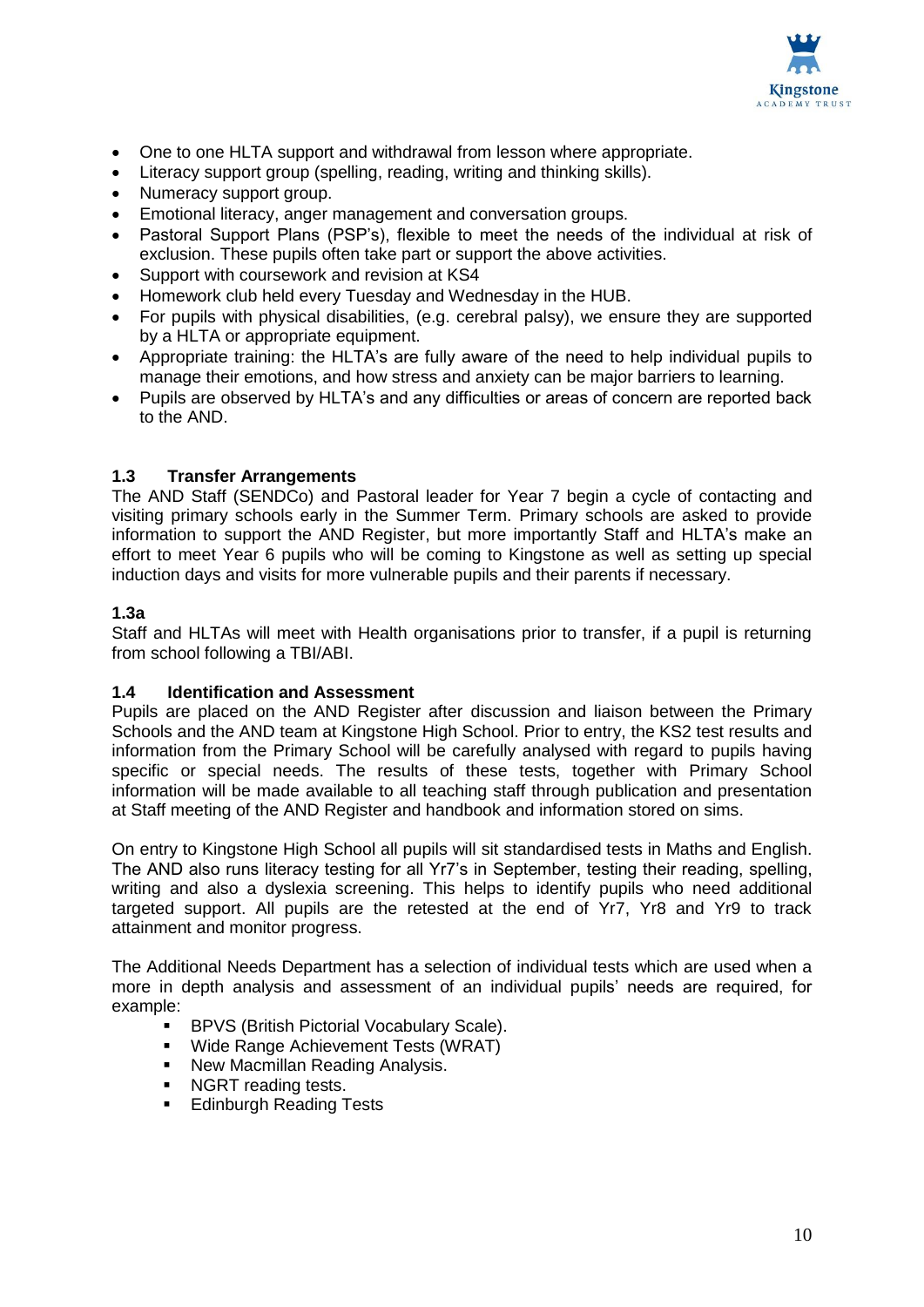

# **Appendix 2a Examination Access Arrangements Policy**

Access Arrangements are special arrangements which can be made to ensure that all pupils have equal access to examinations. For example, if a pupil has a below average reading level, s/he may be entitled to have someone to read the question paper aloud.

Although the processes of screening, applying for and implementing access arrangements is the responsibility of the SENDCo, all teaching and support staff have a central role to play in the identification of candidates who need adjustments during pubic examinations and training pupils to use the arrangements effectively.

#### **1. How Examination Access Arrangements are put in place**

We will need evidence of a specific learning difficulty, or other special educational need. This will normally be in the form of an educational psychologist's report, or a similar professionally produced and recent assessment of the pupils needs.

We also need evidence of a *history of support*: extra time, for example, will not be considered unless there is a clearly established history of need in class during Secondary Education.

If we feel that it is necessary for the pupil, we will then produce a report documenting their history of need, interventions and normal way of working in class. An application is then made online to the appropriate exam board for their approval. All access arrangements are subject to individual need, and to very strict guidelines.

#### **2. Guidelines for Teachers**

Teachers are likely to be aware of candidates who have difficulties that make them eligible for access arrangements in tests and public examinations.

Teachers must watch out for such candidates each year (especially if they are new to the school) and keep the SENDCo informed of their needs. For example, teachers may be aware of candidates who rarely complete tests and exams in the time allowed, but who may be missed by screening tests.

It is essential that candidates are identified as early as possible in their school career for the following reasons:

- The arrangements should be made at the start of the course so that the candidates know what is available and have the arrangements in place for module tests, course work and terminal papers.
- The arrangements should reflect what help has to be given in the classroom and the normal way of working should reflect what is going on in the examinations.
- Centres are required to have made sure that candidates have practiced using their access arrangement(s) in class tests, annual exams, and mock examinations. Subject teacher have some responsibility to make sure these opportunities are available.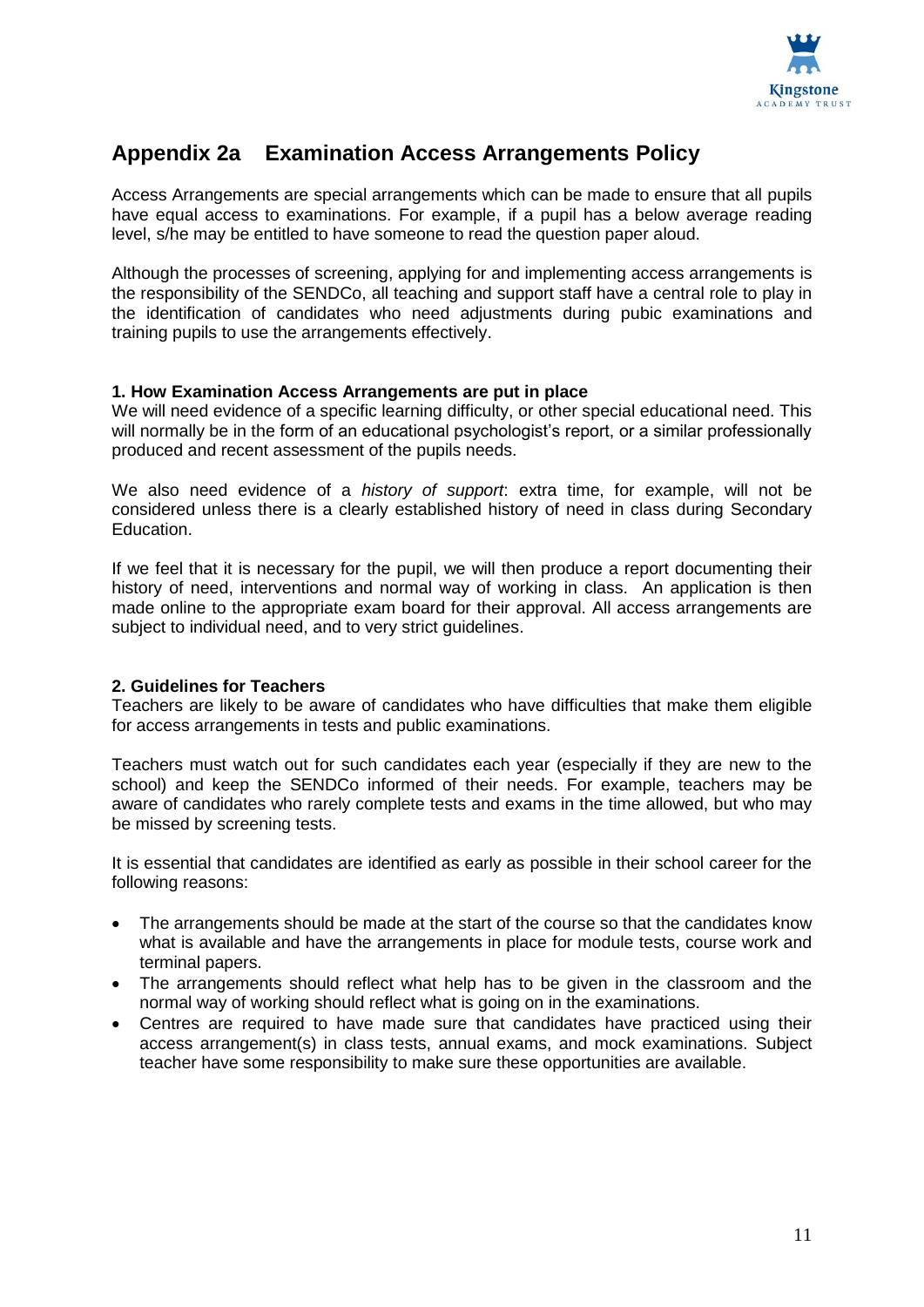

#### **3. Types of Access Arrangement:**

- **Extra time** for candidates who work very slowly
- **Rest breaks** for poor concentration, extreme stress or fatigue (TBI/ABI students)
- **Bilingual dictionary** for candidates whose first language is not English
- **Readers** for **very** poor readers with decoding or comprehension difficulties who cannot read by themselves
- **Reading Aloud** for those who have reading difficulties and can concentrate better if they can hear themselves read
- **Scribes** for **very** poor or slow writers who cannot **write** by themselves
- **Word Processors,** for candidates who **use a WP in class**
- **Transcripts** of scripts which may be hard for the examiner to read
- **Prompter**s for candidates who lose concentration easily

The SENDCo will advise on technical arrangements that may be required, e.g. for **candidates with a visual or hearing impairment or disability**)

Please note there is no specific access arrangements for poor spelling, unless it is so poor that it is likely to impair the examiners ability to read the candidates answers. In this case a Transcript, or in extreme cases, a Scribe may be appropriate. If spellings are reasonable phonic approximations, and so can be deciphered, no access arrangements can be offered.

Regulations have changed in the last few years and the diagnosis of dyslexia is no longer sufficient to allow a candidate Extra Time. The awarding bodies now require 'evidence of need in the normal working arrangements', i.e. the candidate uses Extra Time in class, tests and internal exams.

| <b>Month</b>     | <b>Task</b>                                                                                                                                                 | <b>Responsible</b>   | <b>Comments</b>                                                                            |
|------------------|-------------------------------------------------------------------------------------------------------------------------------------------------------------|----------------------|--------------------------------------------------------------------------------------------|
| June             | <b>Screening Tests (Reading,</b><br><b>Writing and Spelling) to be</b><br>administered to Year 9s.                                                          | <b>AND</b>           | To be done early in June to<br>sufficient time for<br>allow<br>marking and applications to |
|                  | Mark tests and Collate the   AND/SENDCo<br>results                                                                                                          |                      | be made                                                                                    |
|                  | Referrals to be made to SENDCo<br><b>Learning Support Team if</b><br>additional assessments<br>are required.                                                |                      |                                                                                            |
| July             | Complete pupil report<br>(test results, history of<br>need) to support online<br>application.                                                               | <b>SENDCo</b>        |                                                                                            |
| <b>September</b> | Heads<br>Department<br>of<br>reminded about AA and<br>the need to get course<br>information to the Exams<br><b>officer</b><br>as<br>as<br>soon<br>possible. | <b>Exams Officer</b> | This information needs to be<br>given to SENDCo by the<br>middle of September.             |

#### **Timetable for collation of information from Heads of Department**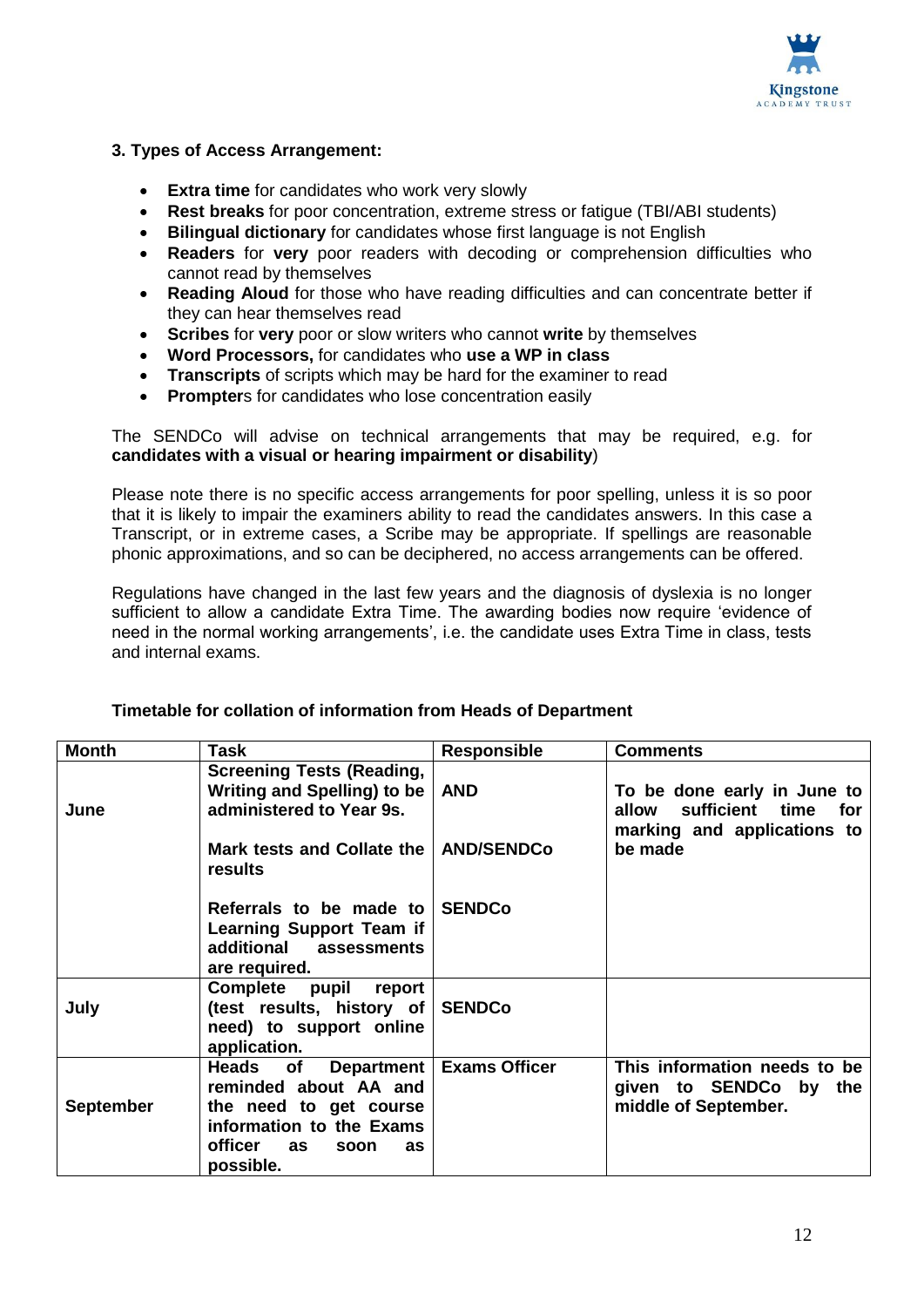

| Assign<br>candidate                                                                                      | <b>Exams Officer</b> |                                                                                                      |
|----------------------------------------------------------------------------------------------------------|----------------------|------------------------------------------------------------------------------------------------------|
| numbers to pupils.<br><b>Collect Syllabus titles and</b><br>courses and exam boards<br>from departments. | <b>Exams Officer</b> |                                                                                                      |
| Pupil exam information                                                                                   | <b>Exams Officer</b> |                                                                                                      |
| including candidate<br>numbers, exam boards<br>and all course information<br>to SENDCo.                  |                      | Deadlines for<br>online<br>applications can be accessed<br>here:                                     |
| <b>Access</b><br>Arrangements<br>online<br>for<br>made<br>candidates.                                    | <b>SENDCo</b>        | https://www.jcq.org.uk/wp-<br>content/uploads/2021/10/Key-<br>Dates-2021-22-June-2022-<br>series.pdf |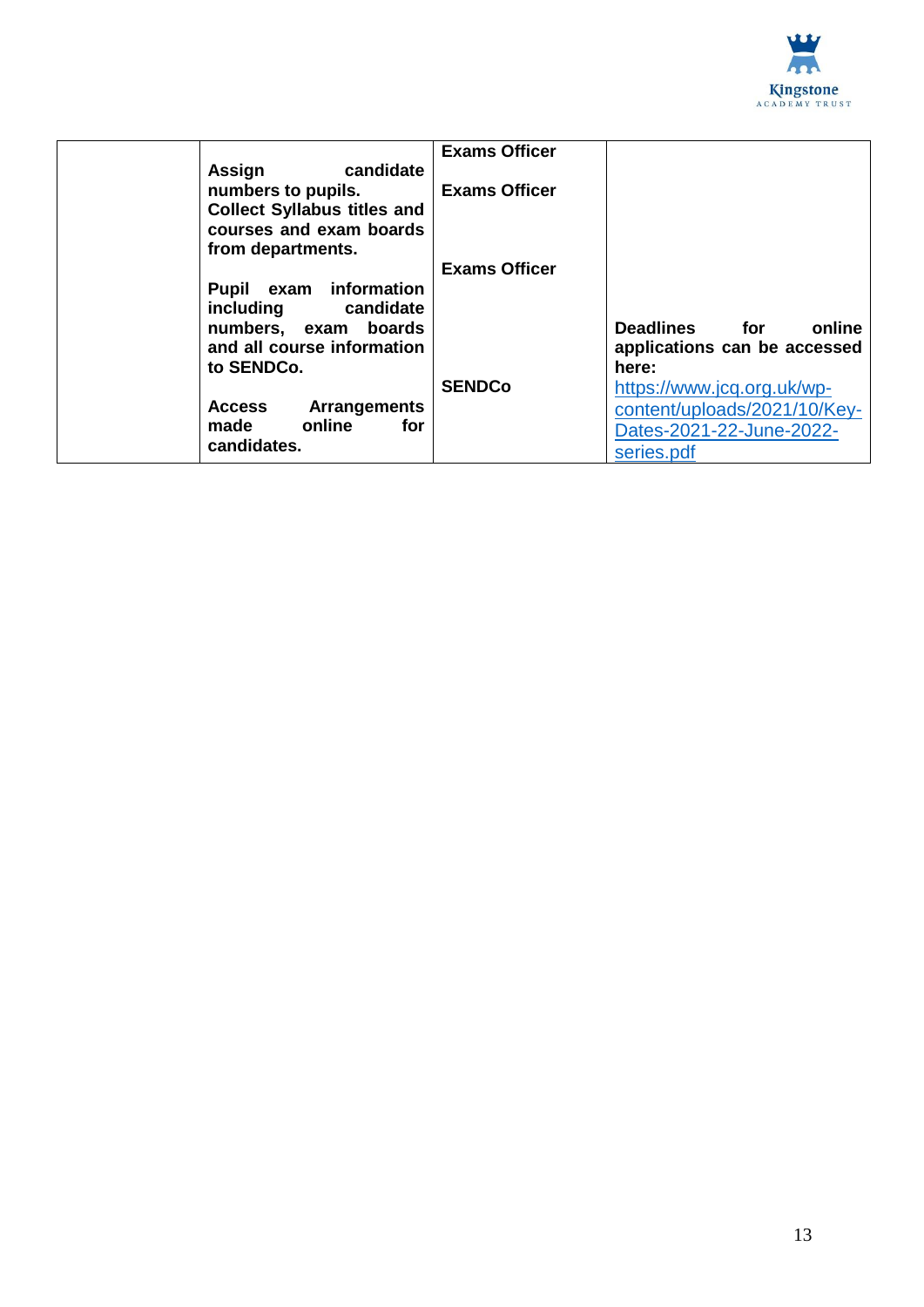

# **Appendix 3 – School Specific Policy Kingstone & Thruxton Primary School**

# **1. Introduction**

Children may have special educational needs either throughout or at any time during their school career. This policy ensures that curriculum planning and assessment for children with special educational needs takes account of the type and extent of the difficulty experienced by the child.

# **2. Aims**

The aims of this policy are:

- to create an environment that meets the special educational needs of each child;
- to ensure that the special educational needs of children are identified, assessed and provided for;
- to make clear the expectations of all partners in the process;
- to identify the roles and responsibilities of staff in providing for children's special educational needs;
- to enable all children to have access to all elements of the school curriculum;
- to ensure that parents are able to play their part in supporting their child's education; To ensure the smooth transition/return to school of a child that has experienced a TBI/ABI-and will continue to monitor their welfare.
- to ensure that our children have a voice in this process.

# **3. Educational Inclusion**

In our school we aim to offer excellence and choice to all our children, whatever their abilities or needs. We have high expectations of all our children. We aim to achieve this through the removal of barriers to learning and participation. We want all our children to feel that they are a valued part of our school community. Through appropriate curricular provision, we respect the fact that children:

- have different educational and behavioural needs and aspirations:
- require different strategies for learning;
- acquire, assimilate and communicate information at different rates;
- need a range of different teaching approaches and experiences.

# **3.1 Teachers respond to children's needs by:**

- providing support for children who need help with any aspects of learning, communication, language and literacy;
- planning to develop children's understanding through the use of all their senses and of varied experiences;
- planning for children's full participation in learning, and in physical and practical activities;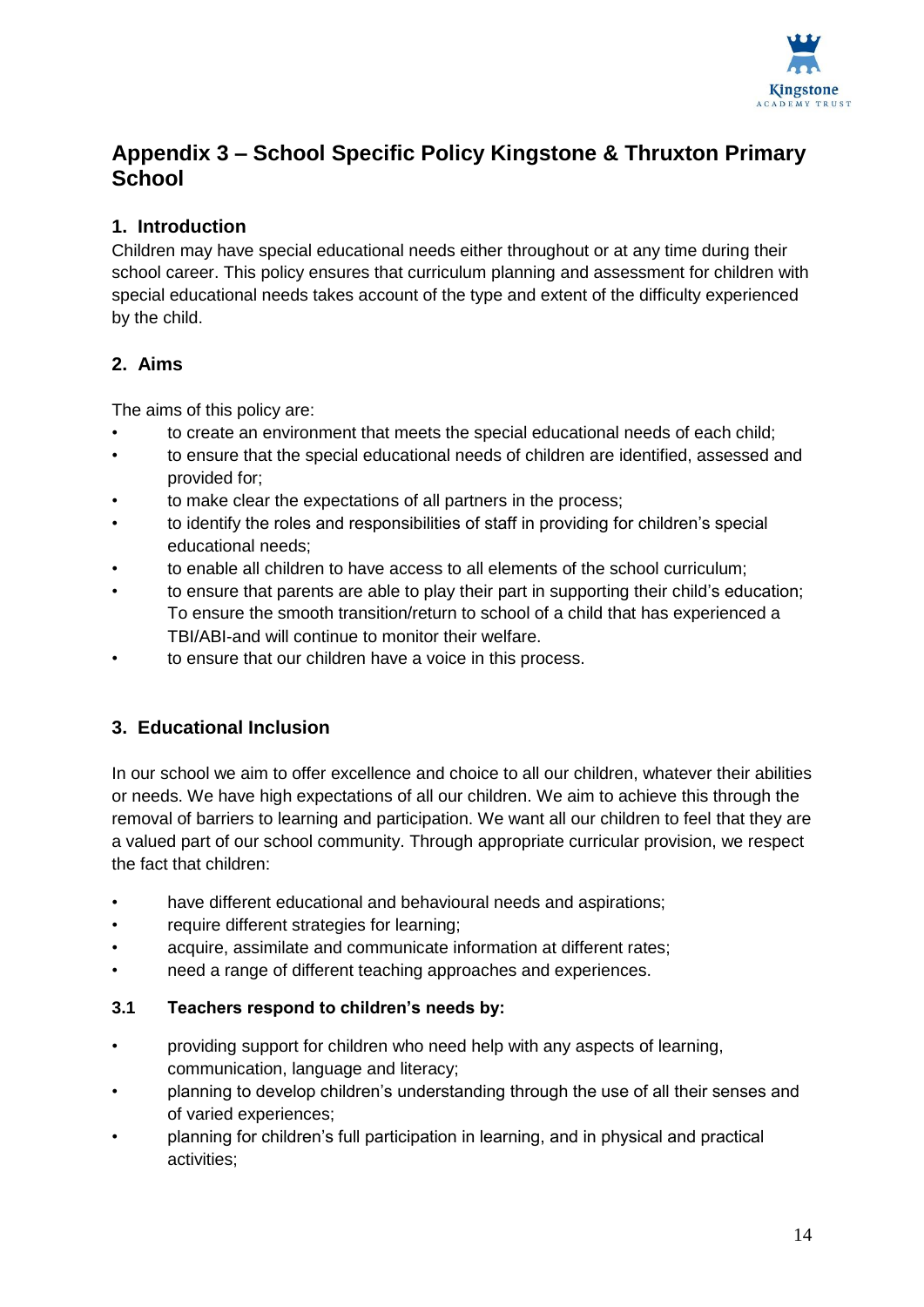

- supporting children to manage their behaviour and to take part in learning effectively and safely;
- helping individuals to manage their emotions, particularly trauma or stress, and to take part in learning.

## **4. Additional Needs**

All children are assessed when they enter our school, so that we can build upon their prior learning. We use this information to provide starting points for the development of an appropriate curriculum for all our children. Where children have been in other educational settings prior to joining our school any previous assessments will be referred to.

If our assessments show that a child may have a learning difficulty, we use a range of strategies that make full use of all available classroom and school resources. This level of support is called School Action. The child's class teacher will offer interventions that are different from or additional to those provided as part of the school's usual working practices. The class teacher will keep parents informed and draw upon them for additional information. The Inclusion Manager, which incorporates the role of Special Educational Needs & Disability Coordinator (SENDCo), will become involved if the teacher and parents feel that the child would benefit from further support. The Inclusion Manager will then take the lead in conducting or coordinating further assessments of the child's needs.

If additional support is needed from outside services, we will consult parents prior to any support being actioned. In most cases, children will be seen in school by external support services, such as the Learning Team, the Behaviour Team, the English as an Additional Language team, the Sensory Impairment team, (MBSS) or the Herefordshire Psychology Service (HPS). External support services will provide information which will be used to inform the child's targets.

If the child continues to demonstrate significant cause for concern, a request for either Banded Funding or statutory assessment will be made to the Local Authority. A range of written evidence about the child will support the request.

#### **In our school the SENDCo:**

- manages the day-to-day operation of the policy;
- co-ordinates the provision for and manages the responses to children's special needs;
- supports and advises colleagues;
- oversees the records of all children with special educational needs;
- organises and Chairs Annual Reviews for EHCP (formally Statemented) pupils and completes accompanying report;
- prepares cases for application for Banded Funding panel;
- acts as the link with parents;
- acts as the link with external agencies and other support agencies;
- monitors and evaluates the special educational needs provision, and reports to the Board of Trustees;
- monitors and evaluates the progress of children with special educational needs.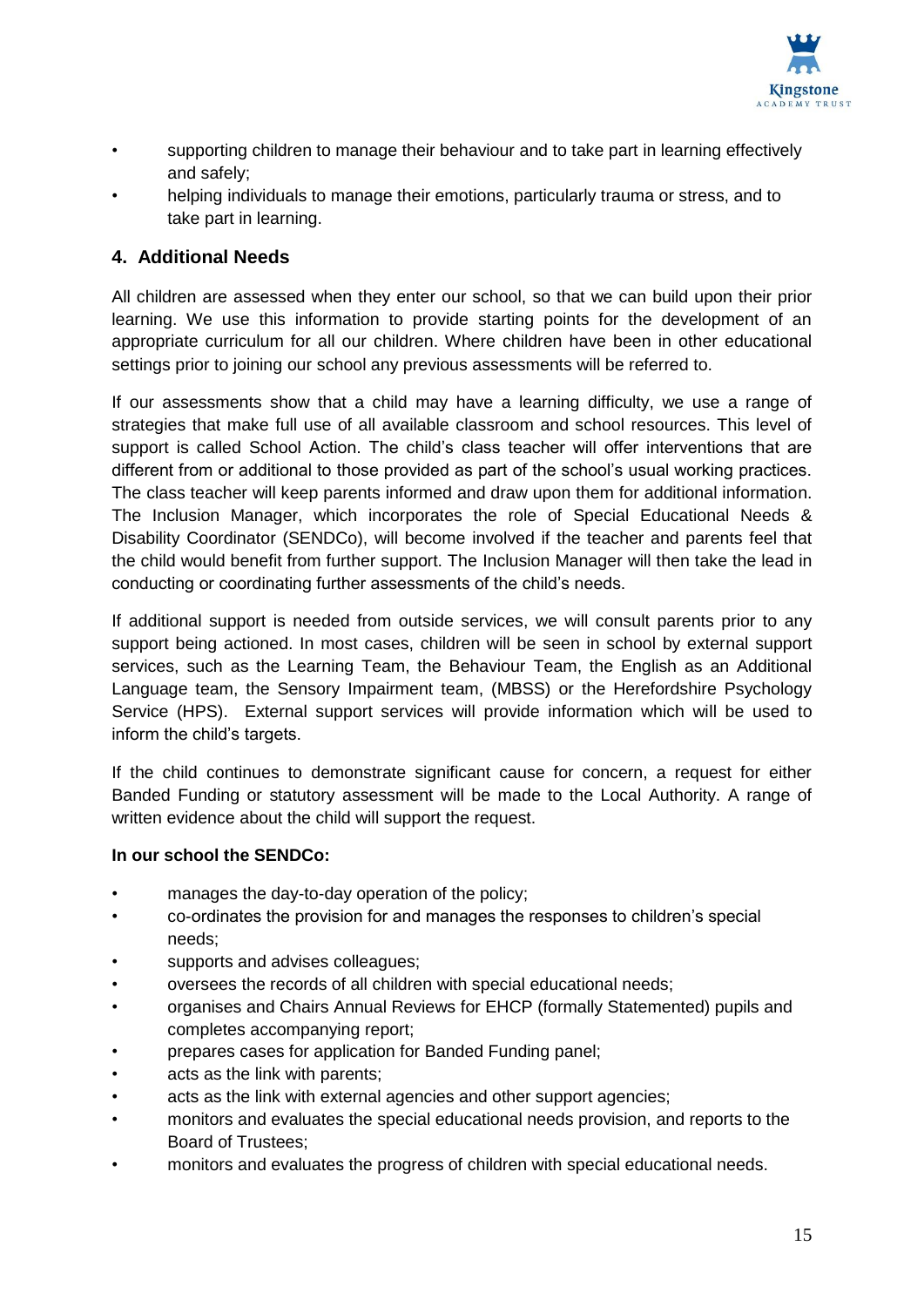

- manages a range of resources, both human and material, to enable appropriate provision to be made for children with special educational needs;
- contributes to the professional development of all staff.

## **5. Assessment**

Early identification is vital. The class teacher informs the parents at the earliest opportunity to alert them to concerns and enlist their active help and participation.

The class teacher and the Inclusion Manager assess and monitor the children's progress in line with existing school practices. This is an ongoing process. Outside agencies may be used to contribute towards/carry out assessments.

The Inclusion Manager works closely with parents and teachers to plan an appropriate programme of support.

The assessment of children reflects as far as possible their participation in the whole curriculum of the school. The class teacher and the Inclusion Manager can break down the assessment into smaller steps in order to aid progress and provide detailed and accurate indicators.

A range of advice is sought before making a formal statement. The needs of the child are considered to be paramount in this. The Inclusion Manager co-ordinates the school's response when a child is being assessed for a Statement and at subsequent Annual Reviews.

# **6. Access to the Curriculum**

All children have an entitlement to a broad and balanced curriculum, which is differentiated to enable them to:

- understand the relevance and purpose of learning activities;
- experience levels of understanding and rates of progress that bring feelings of success and achievement.

Teachers use a range of strategies to meet children's special educational needs. Lessons have clear learning objectives; we differentiate work appropriately, and we use assessment to inform the next stage of learning.

All children are given appropriate targets. For special educational needs children these will employ a small-steps approach. By breaking down the existing levels of attainment into finely graded steps and targets, we ensure that children experience success. All children with statements of special educational needs have an IEP.

We support children in a manner that acknowledges their entitlement to share the same learning experiences that their peers enjoy. There are times, though, when to maximise learning, we ask the children to work in small groups, or in a one-to-one situation outside the classroom.